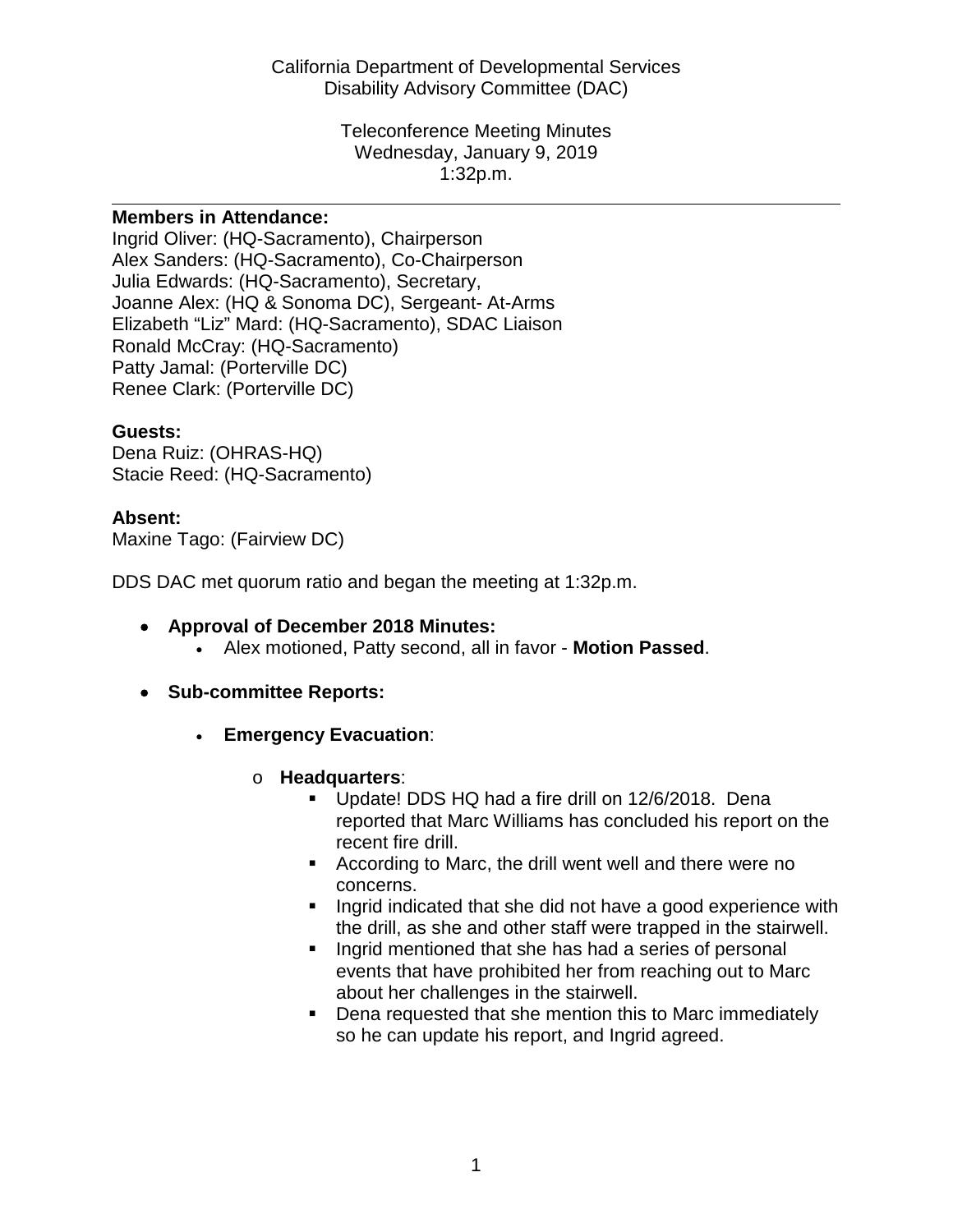Teleconference Meeting Minutes Wednesday, January 9, 2019 1:32p.m.

o Now that the drill has happened, and overall the drill was successful, despite the stairwell incident, that DAC agrees to table this subcommittee, until it becomes necessary to develop in the future.

### o **Sonoma Developmental Center and other Developmental Centers:**

■ None at this time.

## • **Speakers and Trainings:**

- o Eric Nelson Ph.D., the SDAC Co-chair participated virtually in today's meeting.
- o Eric provided a compelling presentation about hidden disabilities in the workplace, by describing his own personal challenges concerning ADHD, processing disorder, and reading disability.
- o Eric offered strategies that would be helpful for anyone who experiences challenges in the workplace do to these barriers.
- o Eric will be sending these via email to the DAC to begin collecting information regarding disabilities in the workplace.
- o We ran out of time, and we will be inviting Eric to the next DAC meeting to finish his presentation, and to answer questions.

## • **DAC Recruitment and Renewals:**

- o Dena indicated that the DAC recruitment letter and email are still under review with the DDS Director. Upon approval, OHRAS will send out to DDS Staff in an email blast. Then DDS DAC and OHRAS will collaborate efforts to approve membership applications.
- o Stacie Reed attended the DAC meeting today, and she is in the process of application submission.

# • **Signage and Logo Committee:**

- o Ingrid is setting up a meeting with the Director's office to discuss the contest.
- o Once approved, Ingrid and the subcommittee will begin the roll out of the contest.
- o Dena is consulting with DDS's Legal Affairs Office on the logo contest rules.
- o There are rules around the ownership of the logo once it is completed.
- o Joy in legal indicated that anything made during State time, the State owns.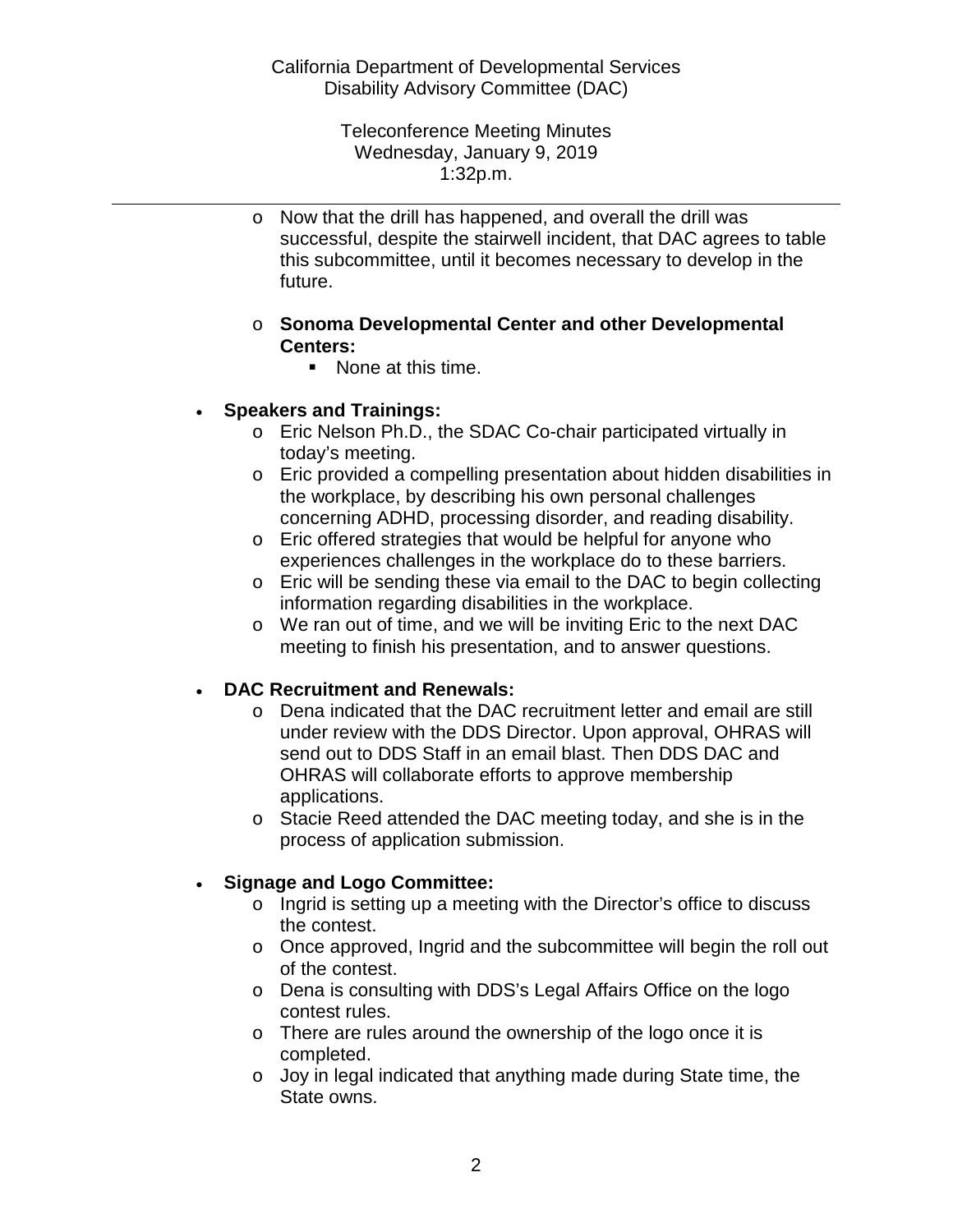Teleconference Meeting Minutes Wednesday, January 9, 2019 1:32p.m.

o Joy will assist in identifying any other legal concerns regarding the contest through consolations with the Sign and Logo Committee.

## • **ADA Taskforce:**

- o The ADA "Subcommittee" has now become the ADA Taskforce.
- o Two meetings have happened so far:
	- Initial meeting on 1/3/2019 with Dena, Alex and Julia.
	- Subsequent meeting on 1/8/2019 with Marc Williams (Health and Safety officer), Dena, Ronald, Alex and Julia.

## **Initial Meeting (1/3/2019):**

- o Dena indicated that Marc would be our go-to person.
- o Marc has been tracking ADA Compliance Requests since 2015, and many are unresolved.
- o We discussed our desires and mission of the subcommittee.
- o We discussed the differences between "Compliance" and "Maintenance" Requests.
- o Scheduled meeting to talk with Marc Williams.
- o Alex and Julia toured the building to look for ADA compliance issues to report to Marc.
- o Drafted findings in excel spreadsheet, and created an outline for discussion with Marc.

# **Second Meeting (1/8/2019):**

- o Marc is excited that we are forming this group; he believes it will motivate DGS to make necessary repairs.
- o Julia and Alex will be invited to monthly meeting with DSH, DHHS, DDS (Customer Support), and DGS to voice DAC concerns about ADA compliance matters.
- o Reviewed current issues that we found on our tour.
- o Marc will be submitting requests for repairs on these items immediately.
- o Alex and Julia to track timeline on the requests.
- $\circ$  We also proposed that we want a ticketing system developed for staff to make repair requests through SharePoint.
- o Meeting scheduled on 1/17/2019 with Michael Sanchez to propose ticketing system.